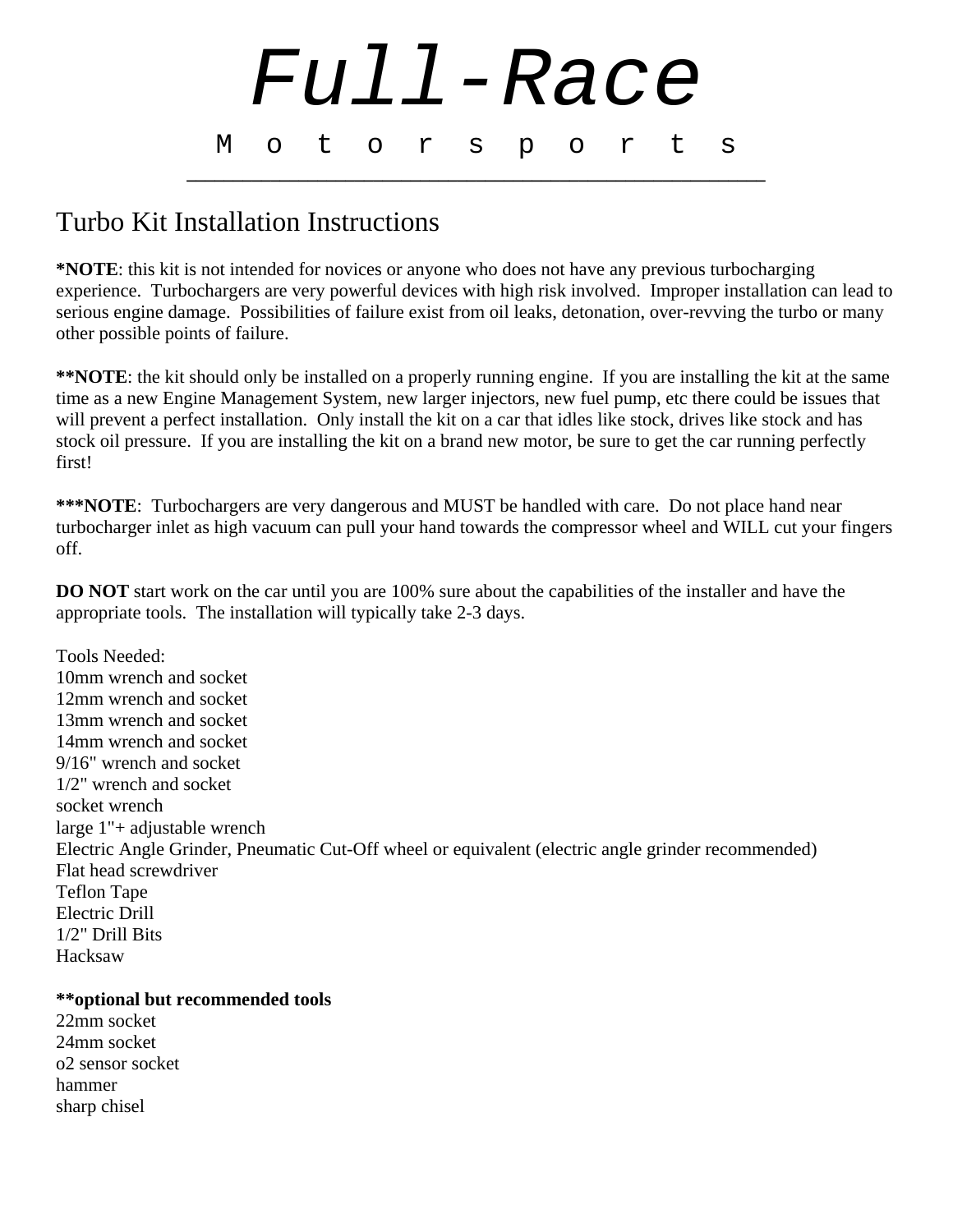1) Disassemble stock intake and exhaust system. Remove intake, air box, stock exhaust manifold, catalytic converter, o2 sensor, air conditioning, air conditioning condenser, and all air-conditioning lines. Be sure to save all nuts from the exhaust manifold.

2) Completely drain all oil from oil pan

3) Remove front bumper cover and unbolt bumper support. At this point the engine bay should be completely empty and awaiting turbo installation

4) Slightly loosen bolts on turbocharger housings. Only loosen the bolts that hold the compressor and turbine housing to the center section. Do not loosen the small bolts on the center section itself. Once these bolts are slightly loose, you can rotate the compressor and turbine housings. Compressor housing bolts are 1/2", turbine housing bolts are 13mm.

5) Using the supplied 9/16" bolts, washers and nuts, bolt the turbine housing to the manifold. The Gasket is not necessary, however some prefer to use one. If you do use a gasket, it is recommended that you spray it with copper-gasket spray. Make bolts extremely tight, ensuring that there is a seal between the turbo and manifold.

6) Place turbocharger and manifold on the head, with both housings free to rotate. Rotate the center section until the oil inlet (smaller hole) is facing up (completely vertical is ideal).

7) Remove oil sender from back of block with adjustable wrench or 22mm socket. The sender is the silver plug (about the size of a quarter) next to the oil filter. One wire is coming off of the plug. Replace this hole with the supplied brass Tee. Thread the male portion over with Teflon tape, and then thread the sender into the back of the tee. On the side, thread in the 1/8" to -3 AN male fittings for the oil feed line. Attach feed line to this fitting

8) Screw feed fittings into the turbo and attach the oil feed line from block to turbo, making sure there is a smooth passage for the line. Be sure the stainless line will not hit the timing belt or alternator belt.

9) Attach the oil outlet flange to the bottom of the turbo using the supplied gasket and bolts. To this flange, thread in the 1/2" NPT to -10 AN fitting and begin construction of the oil return line. If you have never before cut stainless line, it must be wrapped with tape and cut at high speeds using an abrasive wheel. An electric or pneumatic abrasive cut-off disk would work suitably. If you have an extremely sharp chisel, heavy sledge and a hard metal surface, you can shear through the line, making an extremely clean cut. Putting the AN fittings together is not an easy task, and must be done correctly to prevent any oil leaking. Once the line is cut to length, slide the AN fittings over the line and tighten the locking portion into place. It is recommended to use aluminum AN wrenches in order to not damage the aluminum clamping and anodized surfaces. However, a steel adjustable 1"+ wrench will suffice

10) Once the oil return line is in place, be sure there are no kinks in the line, and mark on the oil pan where you want to have the oil return dump to. The supplied steel weld bung must be TIG welded to the oil pan. Any local TIG welder/fabricator should have no difficulty whatsoever doing this. Be sure that the oil return is as high up on the pan as physically possible. higher is certainly better in this case. Before welding be sure to grind all black paint off of the pan to reveal the silver steel underneath, and clean of all oil, contaminants, etc. Denatured alcohol is a good chemical to clean with. A clean surface is required for a leak free weld.

11) Now that the oil return and feed lines are in place, lightly tighten the nuts on the turbine housing. This will not allow the center section to rotate anymore.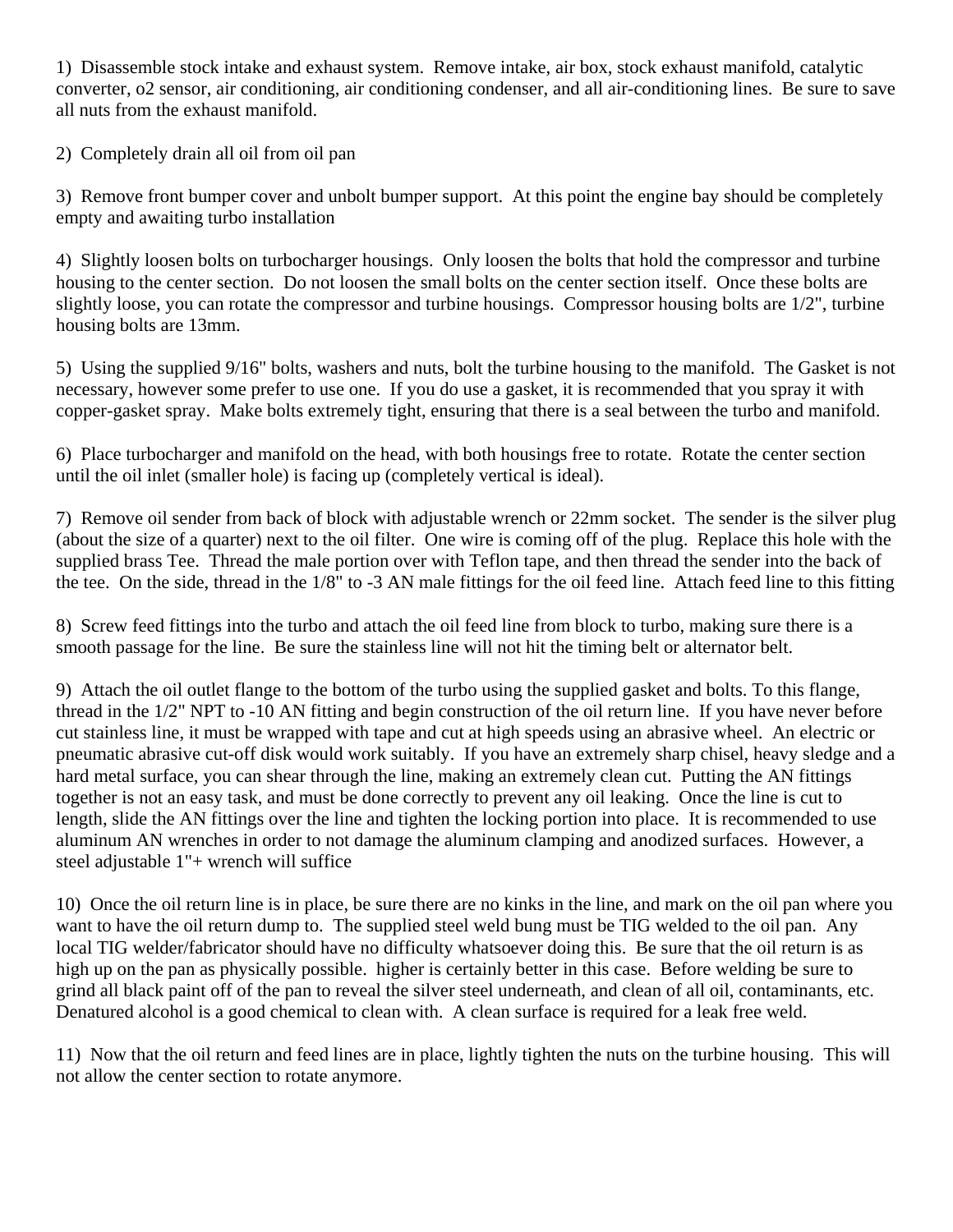12) Make sure the compressor housing can still rotate and begin to line up the intercooler inlet with the compressor housing. Keep the intercooler as low as possible, and using the supplied 2.5" hump hose, attach the compressor outlet to the intercooler inlet. The intercooler is very large so you must cut off portions of the metal bumper support to make space for the core. Using the angle grinder with an abrasive cutting wheel remove approximately 2 inches from the bumper to allow the intercooler to safely sit in place. Some cars may need up to 3 inches removed. Once you have the intercooler where you would like it, drill holes through the supplied tabs and into the bumper. Then, using the supplied bolts, bolt the intercooler to the bumper support. This will make sure that it does not move whatsoever. Once the intercooler core is exactly where you want it, tighten the compressor housing bolts as much as possible to prevent any movement.

13) Remove the manifold and turbo from the block. Once it is out of the car, firmly tighten all bolts on both housings. Make sure they do not move. It is recommended to apply never-seize compound to the turbine bolts, to prevent seizing in the future

14) Now it is time to put the turbo manifold and turbo on the engine. It is necessary to use a 2-layer exhaust manifold gasket (GSR or LS are 2 layer, ITR is 1 layer). It is recommended that you spray the gasket with Permatex Brand Copper-Spray-A-Gasket. This ensures a leak free seal

15) Place the turbocharger and manifold (which are now bolted together) on the cylinder head. Be sure the gasket is properly placed on the head, and slide the manifold onto the studs. If you have a 96+ B series head it may not come with studs. Studs must be used at the top of the flange over cyls 1 and 4, bolts will not fit through the head flange.

## **In order to bolt the manifold to the head, you MUST make sure that you tighten down the upper right and upper left nuts (over cyls 1 & 4) before even starting any of the others. Fully tighten down these two nuts first**.

16) Install the rest of the nuts and bolts on to the head. Be sure that the nuts and bolts on cyls 1 and 4 are fully tightened using a 12mm combination wrench before tightening down the others. Now, the engine bay should look bare with just a turbo and manifold firmly attached to the cylinder head.

17) Attach the intercooler to the compressor housing using the hump-hose and clamps.

18) Attach all oil lines to the turbocharger. Be sure oil feed line can not come in contact with timing belt.

19) Install the o2 sensor in the downpipe. Attach the downpipe using the supplied 8mmx1.25mm bolts.

20a**) WHEN A TIAL 40MM WASTEGATE IS USED:** Insert tial 40mm studs into the wastegate flange. Thread in the small threaded section into the flange, leaving the big section for the nuts to bolt on to. Slide wastegate over studs and proceed to tighten down all 4 nuts. Make sure the valve seat is in the wastegate and that it is properly inside the wastegate, not sitting crooked. Some 92-95 civics may require slight trimming of the radiator to clear the wastegate, although this is very rare, and usually the result of a front end collision.

20b) **WHEN A TIAL 44MM WASTEGATE IS USED:** Place v-band clamp over both the wastegate and the manifold wastegate flange. Close wastegate on both flanges evenly and tighten v-band clamp bolt.

21) Take the supplied large vacuum Tee, and place it inside of the brake booster vacuum line between the check valve and intake manifold. \*\*\*\*DO NOT place the tee between the check valve and brake booster as you will lose braking power!!!\*\*\*